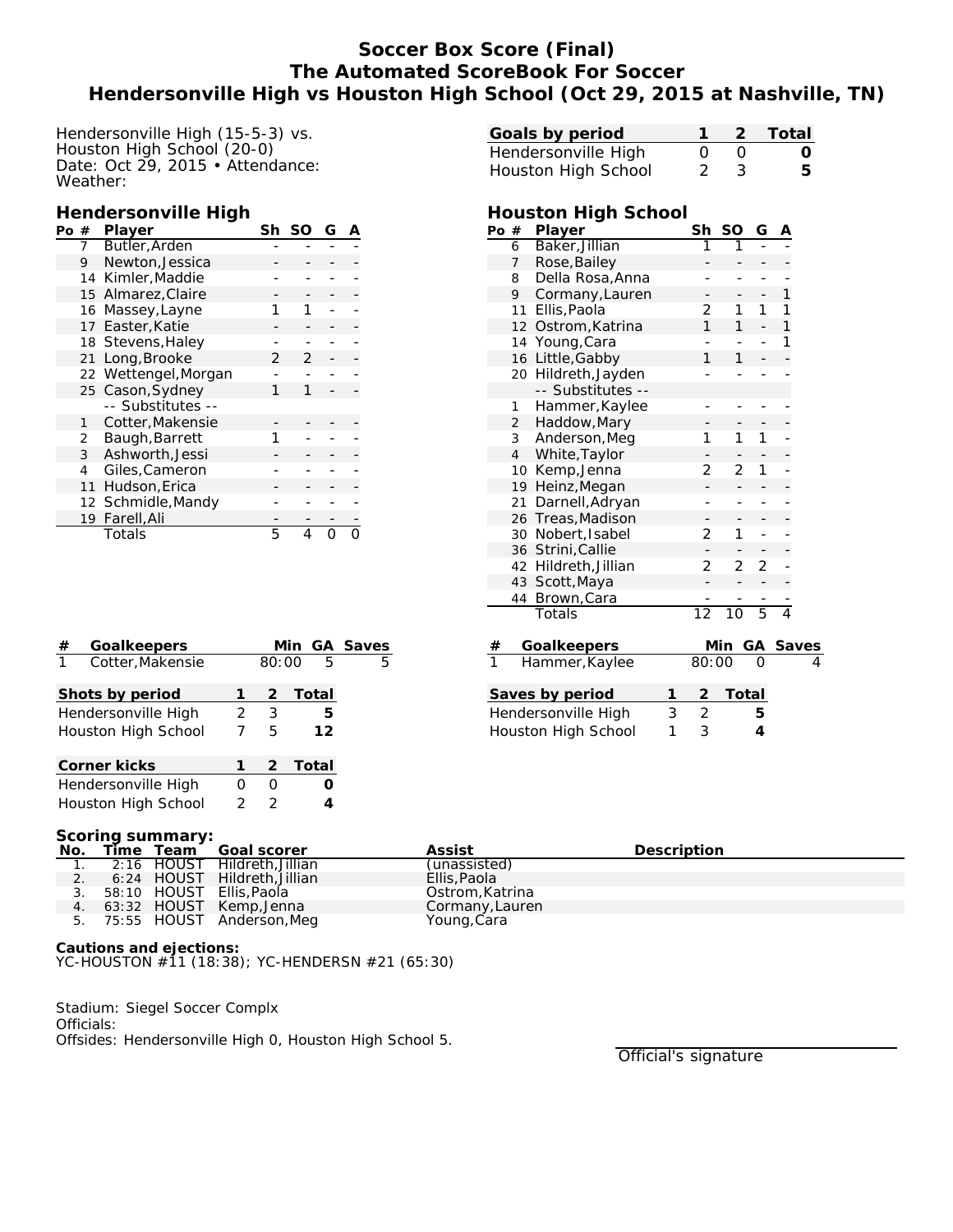# **Play-by-Play Summary (1st period) Hendersonville High vs Houston High School (Oct 29, 2015 at Nashville, TN)**

| 25 Cason, Sydney<br>Rose, Bailey<br>Long, Brooke<br>Young, Cara<br>21<br>14<br>Wettengel, Morgan<br>Little, Gabby<br>22<br>16<br>Della Rosa, Anna<br>Easter, Katie<br>17<br>8 | Houston High School Starters: |
|-------------------------------------------------------------------------------------------------------------------------------------------------------------------------------|-------------------------------|
|                                                                                                                                                                               |                               |
|                                                                                                                                                                               |                               |
|                                                                                                                                                                               |                               |
|                                                                                                                                                                               |                               |
| 15 Almarez, Claire<br>Cormany, Lauren<br>9                                                                                                                                    |                               |
| Kimler, Maddie<br>Young, Cara<br>14<br>14                                                                                                                                     |                               |
| Ellis, Paola<br>Butler, Arden<br>11                                                                                                                                           |                               |
| 18 Stevens, Haley<br>Baker, Jillian<br>6                                                                                                                                      |                               |
| Ostrom, Katrina<br>Massey, Layne<br>12<br>16                                                                                                                                  |                               |
| Newton, Jessica<br>Hildreth, Jayden<br>9<br>20                                                                                                                                |                               |

- 00:00 Cotter,Makensie at goalie for Hendersonville High.
- 00:00 Hammer,Kaylee at goalie for Houston High School. Foul on Hendersonville High.
- 02:16 GOAL by HOUSTON Hildreth,Jillian (FIRST GOAL).

### **HENDERSONVILLE HIGH 0, HOUSTON HIGH SCHOOL 1**

\* Foul on Houston High School.

Foul on Hendersonville High.

06:24 GOAL by HOUSTON Hildreth,Jillian, Assist by Ellis,Paola.

### **HENDERSONVILLE HIGH 0, HOUSTON HIGH SCHOOL 2**

### \*

Foul on Hendersonville High.

- 08:23 Offside against Houston High School.
- 11:07 Shot by HOUSTON Baker,Jillian, SAVE Cotter,Makensie. Foul on Hendersonville High.
- 14:00 HOUSTON substitution: Darnell,Adryan for Baker,Jillian.
- 14:00 HOUSTON substitution: Young,Cara for Little,Gabby.
- 14:00 HENDERSN substitution: Hudson,Erica for Easter,Katie.
- 15:17 Shot by HOUSTON Ellis,Paola WIDE.
- 17:52 Corner kick by HOUSTON Hildreth,Jayden [17:52]. Foul on Houston High School.
- 14:00 HENDERSN substitution: Ashworth,Jessi for Almarez,Claire.
- 18:38 Yellow card on HOUSTON Ellis,Paola. Foul on Hendersonville High.
- 21:48 HENDERSN substitution: Almarez,Claire for Ashworth,Jessi.
- 14:00 HOUSTON substitution: Little,Gabby for Young,Cara. Foul on Hendersonville High.
- 25:20 HENDERSN substitution: Easter,Katie for Massey,Layne.
- 25:20 HOUSTON substitution: Nobert,Isabel for Della Rosa,Anna.
- 25:20 HOUSTON substitution: Young,Cara for Hildreth,Jillian.
- 26:12 Offside against Houston High School. Foul on Houston High School.
- 28:01 Shot by HOUSTON Nobert,Isabel BLOCKED.
- 28:22 HENDERSN substitution: Massey,Layne for Hudson,Erica. Foul on Hendersonville High.
- 29:35 Shot by HOUSTON Nobert,Isabel, SAVE Cotter,Makensie. Foul on Houston High School.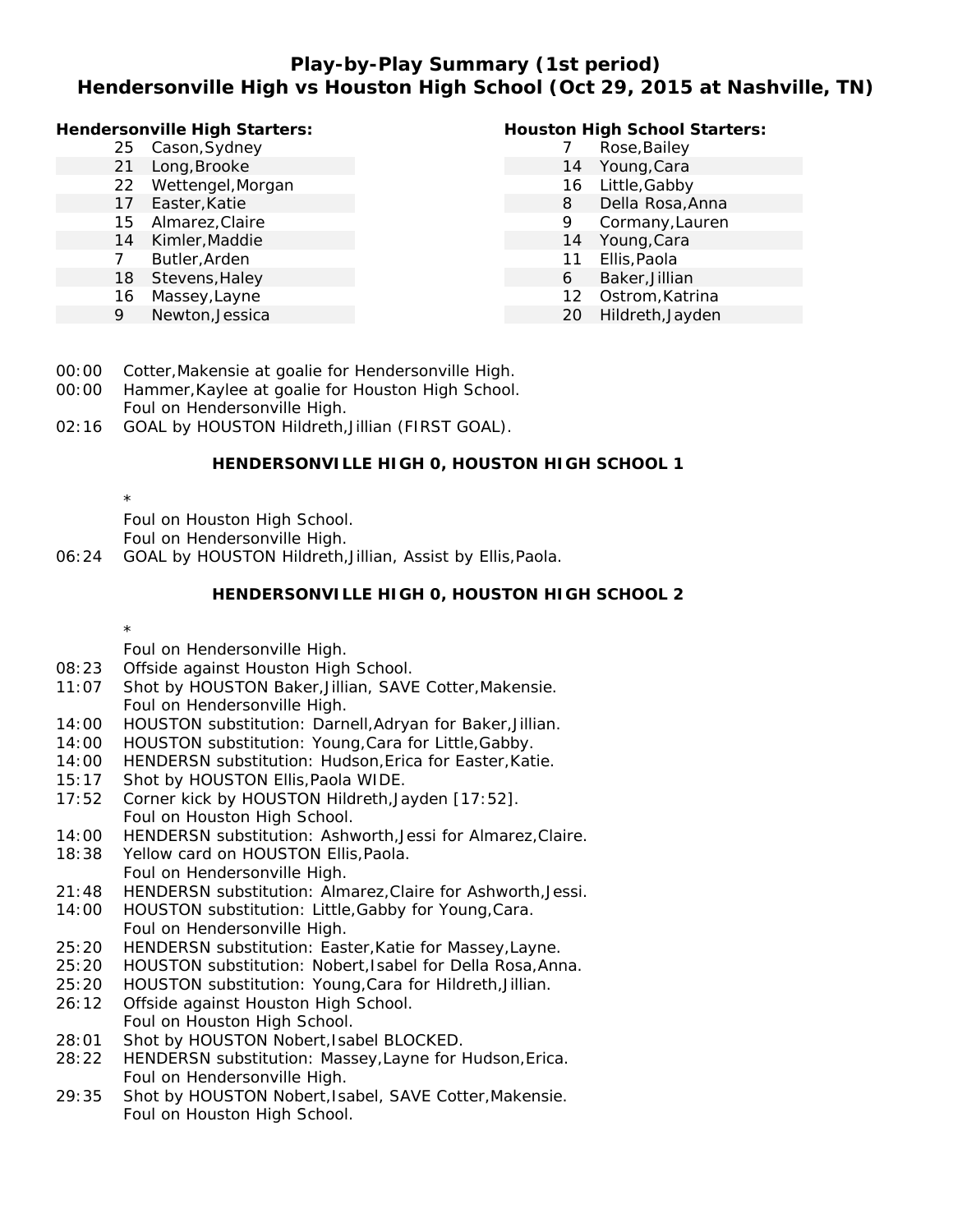# **Play-by-Play Summary (1st period)**

# **Hendersonville High vs Houston High School (Oct 29, 2015 at Nashville, TN)**

- 30:13 HENDERSN substitution: Baugh, Barrett for Long, Brooke.
- 30:13 HENDERSN substitution: Ashworth,Jessi for Easter,Katie.
- 29:54 PENALTY KICK by HENDERSN Cason,Sydney MISSED, save Hammer,Kaylee.
- 31:25 HOUSTON substitution: Strini,Callie for Hildreth,Jayden.
- 32:57 HENDERSN substitution: Long,Brooke for Stevens,Haley.
- 32:57 HOUSTON substitution: Della Rosa,Anna for Nobert,Isabel.
- 32:43 Corner kick by HOUSTON Cormany,Lauren [32:43].
- 34:14 Shot by HOUSTON Little,Gabby, SAVE Cotter,Makensie.
- 36:16 HENDERSN substitution: Stevens,Haley for Kimler,Maddie.
- 37:40 HENDERSN substitution: Schmidle,Mandy for Ashworth,Jessi. Foul on Houston High School.
- 39:04 Shot by HENDERSN Baugh,Barrett HIT CROSSBAR.
- 39:40 HOUSTON substitution: Hildreth,Jayden for Rose,Bailey.
- 39:40 HOUSTON substitution: Darnell,Adryan for Cormany,Lauren.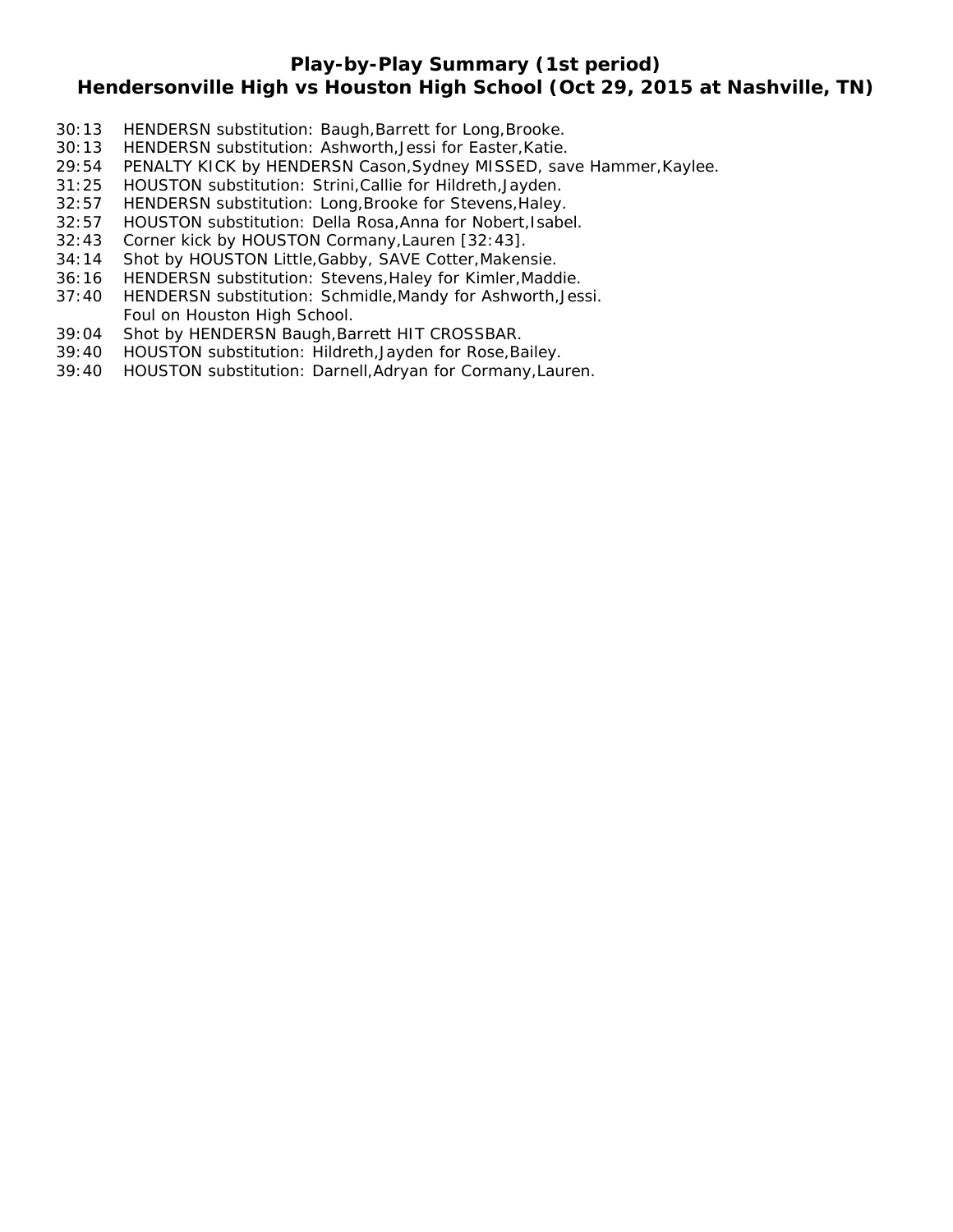## **Play-by-Play Summary (2nd period) Hendersonville High vs Houston High School (Oct 29, 2015 at Nashville, TN)**

- 40:00 Start of 2nd period [40:00].
- 40:00 For HOUSTON: #12 Ostrom,Katrina, #16 Little,Gabby, #36 Strini,Callie, #4 White,Taylor, #9 Cormany,Lauren, #6 Baker,Jillian, #20 Hildreth,Jayden, #7 Rose,Bailey, #42 Hildreth,Jillian, #8 Della Rosa,Anna, #1 Hammer,Kaylee.
- 40:00 For HENDERSN: #16 Massey,Layne, #15 Almarez,Claire, #7 Butler,Arden, #9 Newton,Jessica, #3 Ashworth,Jessi, #22 Wettengel,Morgan, #25 Cason,Sydney, #18 Stevens,Haley, #4 Giles,Cameron, #14 Kimler,Maddie, #1 Cotter,Makensie.
- 42:51 Shot by HENDERSN Long,Brooke, SAVE Hammer,Kaylee.
- Foul on Houston High School.
- 44:37 HOUSTON substitution: Rose,Bailey for Strini,Callie.
- 44:37 HOUSTON substitution: Darnell,Adryan for Cormany,Lauren.
- 44:37 HOUSTON substitution: Brown,Cara for Ostrom,Katrina.
- 45:55 HOUSTON substitution: Ostrom,Katrina for Brown,Cara.
- 45:55 HOUSTON substitution: Kemp,Jenna for Della Rosa,Anna.
- 47:38 Corner kick by HOUSTON Ellis,Paola [47:38]. Foul on Houston High School.
- 52:24 Shot by HOUSTON Ostrom,Katrina, SAVE Cotter,Makensie.
- 53:09 Shot by HENDERSN Long,Brooke, SAVE Hammer,Kaylee.
- 54:54 Shot by HENDERSN Massey,Layne, SAVE Hammer,Kaylee.
- 54:44 Offside against Houston High School.
- 55:42 HENDERSN substitution: Schmidle,Mandy for Ashworth,Jessi.
- 55:42 HENDERSN substitution: Baugh,Barrett for Kimler,Maddie.
- 57:04 HOUSTON substitution: Young,Cara for Hildreth,Jillian.
- 57:04 HENDERSN substitution: Easter,Katie for Massey,Layne.
- 58:10 GOAL by HOUSTON Ellis,Paola, Assist by Ostrom,Katrina.

### **HENDERSONVILLE HIGH 0, HOUSTON HIGH SCHOOL 3**

\*

- 59:53 HOUSTON substitution: Scott,Maya for Little,Gabby.
- 59:53 HOUSTON substitution: Strini,Callie for Hildreth,Jayden.
- 60:47 Corner kick by HOUSTON Young,Cara [60:47].
- 61:30 HOUSTON substitution: Della Rosa,Anna for Ellis,Paola.
- 62:47 HOUSTON substitution: Della Rosa,Anna for Ellis,Paola.
- 62:47 HOUSTON substitution: Treas,Madison for Baker,Jillian.
- 62:47 HENDERSN substitution: Massey,Layne for Easter,Katie.
- 62:47 HENDERSN substitution: Ashworth,Jessi for Schmidle,Mandy.
- 62:47 Shot by HOUSTON Kemp,Jenna, SAVE Cotter,Makensie. Foul on Houston High School. Foul on Hendersonville High.
- 63:32 GOAL by HOUSTON Kemp,Jenna, Assist by Cormany,Lauren.

### **HENDERSONVILLE HIGH 0, HOUSTON HIGH SCHOOL 4**

- \* 63:43 HOUSTON substitution: Brown,Cara for White,Taylor.
- 64:36 Offside against Houston High School.
- 65:14 HENDERSN substitution: Baugh,Barrett for Stevens,Haley. Foul on Hendersonville High.
- 65:30 Yellow card on HENDERSN Long,Brooke.
- 66:56 HENDERSN substitution: Stevens,Haley for Long,Brooke.
- 69:14 Offside against Houston High School.
- 71:06 HENDERSN substitution: Long,Brooke for Kimler,Maddie.
- 71:06 HOUSTON substitution: Haddow,Mary for Rose,Bailey.
- 71:06 HOUSTON substitution: Heinz,Megan for Treas,Madison.